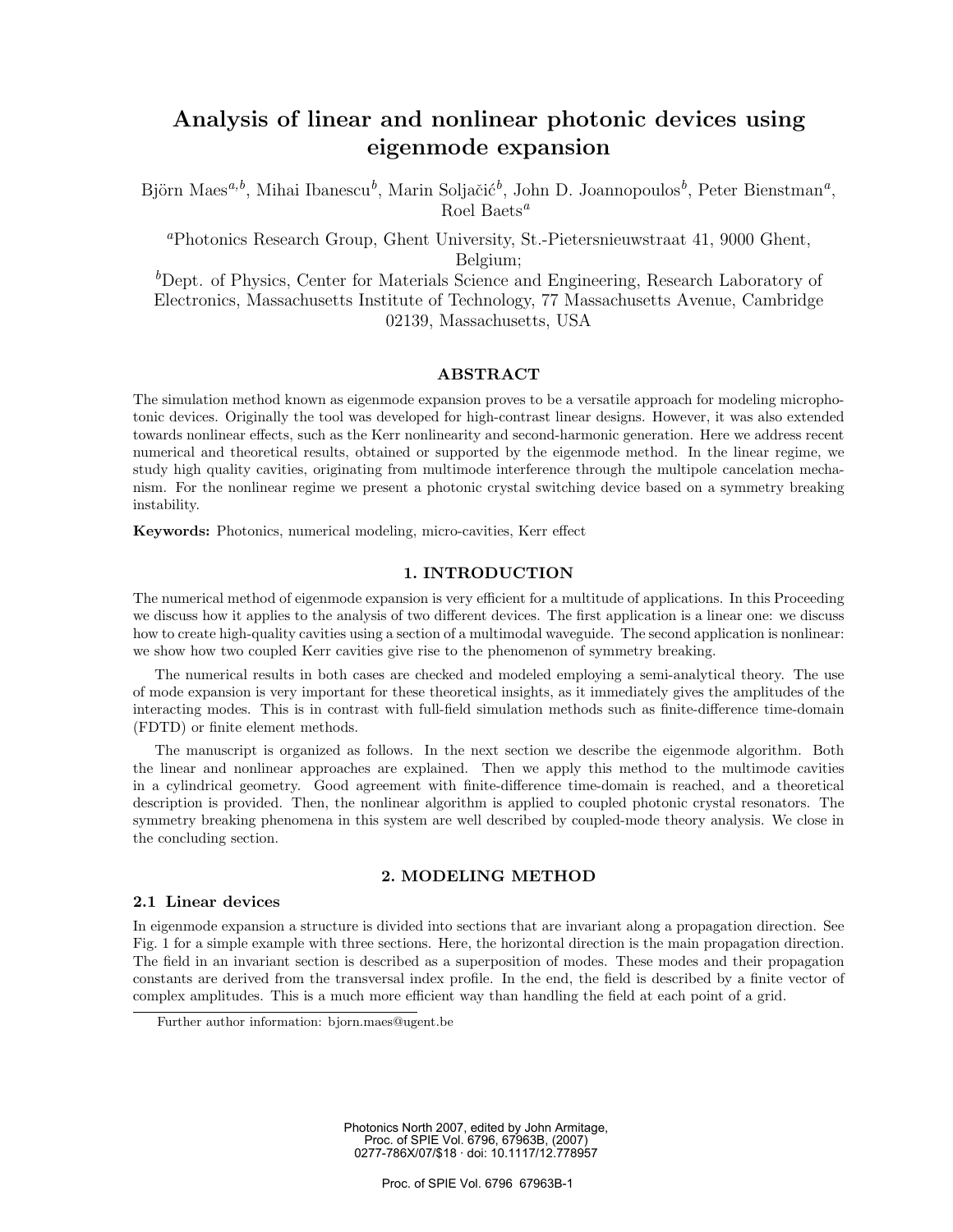

Figure 1. Example of a simple device with three sections and two interfaces.



Figure 2. Example of a device where the middle section is considered nonlinear.

Different sections are connected with reflection and transmission matrices, constructed by the mode-matching algorithm that enforces continuity of the tangential electric and magnetic fields. Combining these matrices with the propagation matrices of a section, one constructs the entire scattering behavior of a device. Full-vectorial fields are assumed, and we note that this method is frequency domain.

An important point is the transversal boundaries. To model radiation losses in this direction one can use advanced PML (perfectly matched layer) boundary conditions. For the cylindrical multimode devices of section 3 we extended our framework so that different sections can have different radii. This proved to be efficient to gather the reflection coefficients of very confined modes to 'open' space. We mention that in this algorithm there is no need for longitudinal boundaries. For more information we refer to Ref. 1. This method is implemented in the CAMFR software package, which is freely available at http://camfr.sf.net.

#### **2.2 Nonlinear devices**

We have extended the eigenmode modeling framework for the Kerr effect<sup>2</sup> and for second-harmonic generation.<sup>3</sup> In this Proceeding we only discuss the Kerr extension. The Kerr effect is a third-order nonlinearity; it means that the refractive index is dependent on the local intensity of the electric field. To model this we include a grid for the nonlinear sections, and we apply an iterative approach. We perform a series of linear calculations. At each iteration the refractive index is updated through the Kerr nonlinear relation. After a number of iterations the field converges onto the full nonlinear solution.

This method is useful if the nonlinear sections are not too large. Therefore, the method is very suitable for localized resonances such as photonic crystal defect cavities, see section 4. In these cases only the defects need to be considered nonlinear, as they have the strongest fields. In this way the sections before and after the cavities need to be calculated only once, as their scattering matrix is power independent. Similar cavity systems are therefore simulated in seconds or minutes.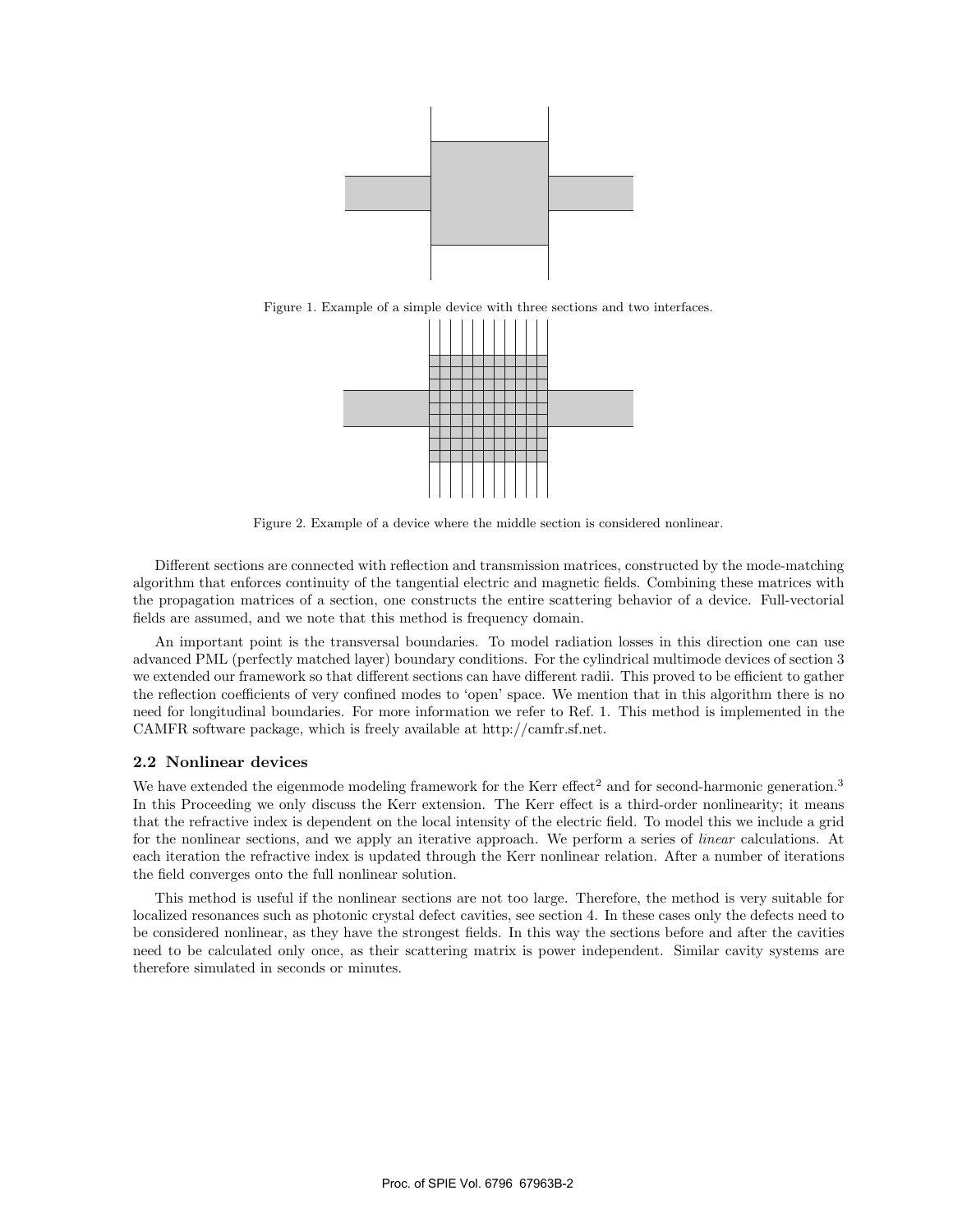

Figure 3. (a) Sketch of the modes interacting inside the cavity. (b) Depiction of the cylindrical geometry. (c) Dispersion of the central waveguide.

#### **3. MULTIMODE CAVITIES**

Guided by mode expansion calculations we have constructed a detailed description of a class of high quality cavities. The cavity itself consists of a waveguide with two (or more) guided modes. At certain lengths and frequencies the transmissions of the two modes at a facet interfere destructively, leading to low loss resonators. The mechanism of multipole cancelation<sup>4</sup> is evident in the far-field. The particular resonance parameters are elucidated by a semi-analytical model, described in the next subsection. An important factor for these resonances seems to be a strong coupling between the modes. This emerges for example in the context of zero group velocity modes. The current work therefore provides a more in-depth view of the modes described in Ref. 5.

#### **3.1 Semi-analytical description**

The class of devices we discuss is quite general. The devices consist of a section of waveguide with two guided modes. In that case the behavior of the cavity modes is very well described by the dispersion of the waveguide modes and their reflection properties at the facets. A sketch of the situation is shown in Fig.  $3(a)$ . Propagation is described by the propagation matrix

$$
P = \begin{bmatrix} \exp(-ik_0L) & 0\\ 0 & \exp(-ik_1L) \end{bmatrix}.
$$
 (1)

Here,  $k_0$  and  $k_1$  are the propagation constants of the guided waveguide modes, and L is the cavity length. The interaction of the modes at the facet is given by the complex elements of the reflection matrix

$$
R = \left[ \begin{array}{cc} r_{00} & r_{01} \\ r_{10} & r_{11} \end{array} \right],\tag{2}
$$

where, because of reciprocity,  $r_{01} = r_{10}$ . For convenience we often work with  $k_0 = k + \Delta, k_1 = k - \Delta$  and  $r_{00} = d + \delta, r_{11} = d - \delta.$ 

As usual, a cavity mode is achieved if the imaginary part of an eigenvalue of the round-trip matrix (or, because of symmetry, half-trip matrix) is zero. The half-trip matrix is given by  $P \times R$ . In case of resonance, the quality factor  $Q$  of the cavity mode is determined by the magnitude of its eigenvalue, or, more precisely, by how close the half-trip eigenvalue is to  $\pm 1$ . One obtains

$$
Q = \frac{\omega_r L}{|v_g| \left(1 - |\lambda|^2\right)}.\tag{3}
$$

Here,  $\omega_r$  is the resonance frequency of the cavity mode and L is the length of the waveguide.  $v_q$  is the group velocity of the waveguide modes. (The formula can be extended in case of different group velocities.)  $\lambda$  is the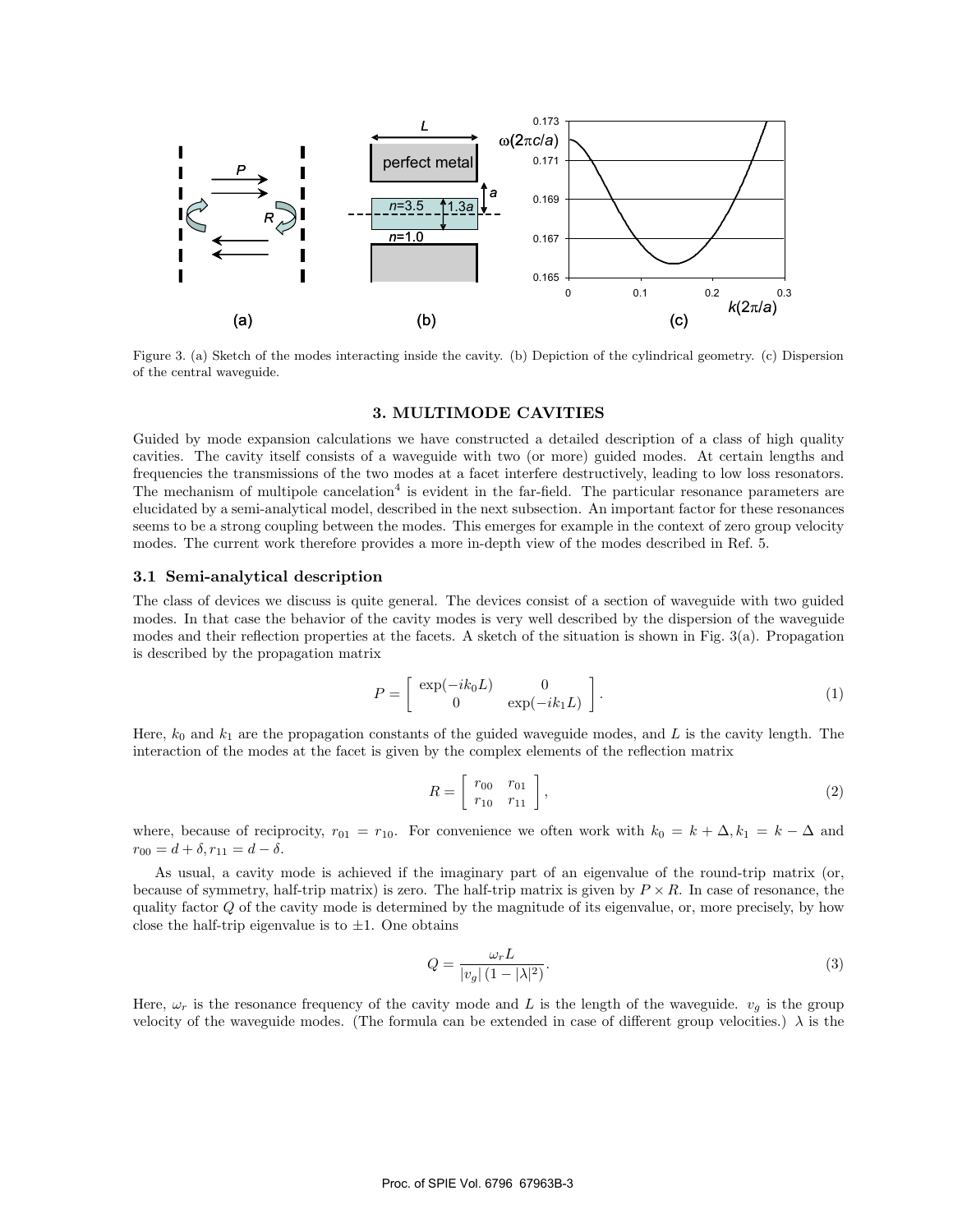

Figure 4. (a) Q versus L of the resonances. Dots are data points from mode expansion (CAMFR), crosses present results from FDTD (MEEP). (b)  $\omega$  versus L for the same cavity modes.

eigenvalue of the half-trip matrix, so

$$
P \times R \left[ \begin{array}{c} c_0 \\ c_1 \end{array} \right] = \lambda \left[ \begin{array}{c} c_0 \\ c_1 \end{array} \right],\tag{4}
$$

with  $c_0$  and  $c_1$  the complex eigenvector components corresponding with the eigenvalue  $\lambda$ . In the end, we get the following general formula for this eigenvalue

$$
\lambda = \exp(-i\Delta L) \left[ d\cos(kL) - i\delta\sin(kL) \pm \sqrt{(-id\sin(kL) + \delta\cos(kL))^2 + r_{01}^2} \right].
$$
\n(5)

If we obtain the propagation constants and reflection matrix elements by numerical means, this equation provides a very accurate description of the cavity modes. We obtain information such as lengths, frequencies and quality factors.

# **3.2 Example**

The previous is applied to the device of Ref. 5. The geometry and parameters of the cylindrical cavity are shown in Fig. 3(b). There is free space to the left and to the right of the structure. The dispersion relation of the central waveguide is depicted in Fig. 3(c). We note that the appearance of the zero group velocity point creates two strongly interacting guided modes. A numerical sweep with eigenmode expansion over the lengths and frequencies uncovers an intricate cavity mode structure, see Fig. 4. In these figures a dot is added each time a resonance is found, thus each time the imaginary part of the eigenvalue becomes zero. Very high-quality resonances are uncovered, that are ordered along several branches. Different intertwined pairs correspond to different orders, and the crossing lines in a pair correspond to different symmetries (node versus antinode in the center of the cavity).

The far field distribution of the modes shows that the multipole cancelation effect is at work, as described in Ref. 4. At a high-Q resonance the radiation pattern changes: there are extra nodal lines, as the lowest order multipole is canceled. This gives proof of a bimodal mechanism: Both waveguide modes are prominent in the cavity. At the facets they reflect but radiate some energy into the space adjacent to the cavity. This radiation can be described as a superposition of multipoles. At certain cavity lengths and frequencies two conditions are fulfilled: there is a phase resonance (imaginary part of  $\lambda$  is zero), and the important lowest order multipole contribution of the modes cancel each other (leading to a real part of  $\lambda$  close to one, meaning low losses). When these conditions are satisfied we obtain a high-quality cavity. This mechanism was also at work in the two-dimensional square structures of Ref. 6 and Ref. 7.

Eq. 5 also gives us more information about the position of these resonances. It turns out that in many cases one can approximate by inspecting the reflection matrix. For the current example this data is shown in Fig. 5. For a large range of frequencies it is clear that the off-diagonal element is larger than the diagonal ones, thus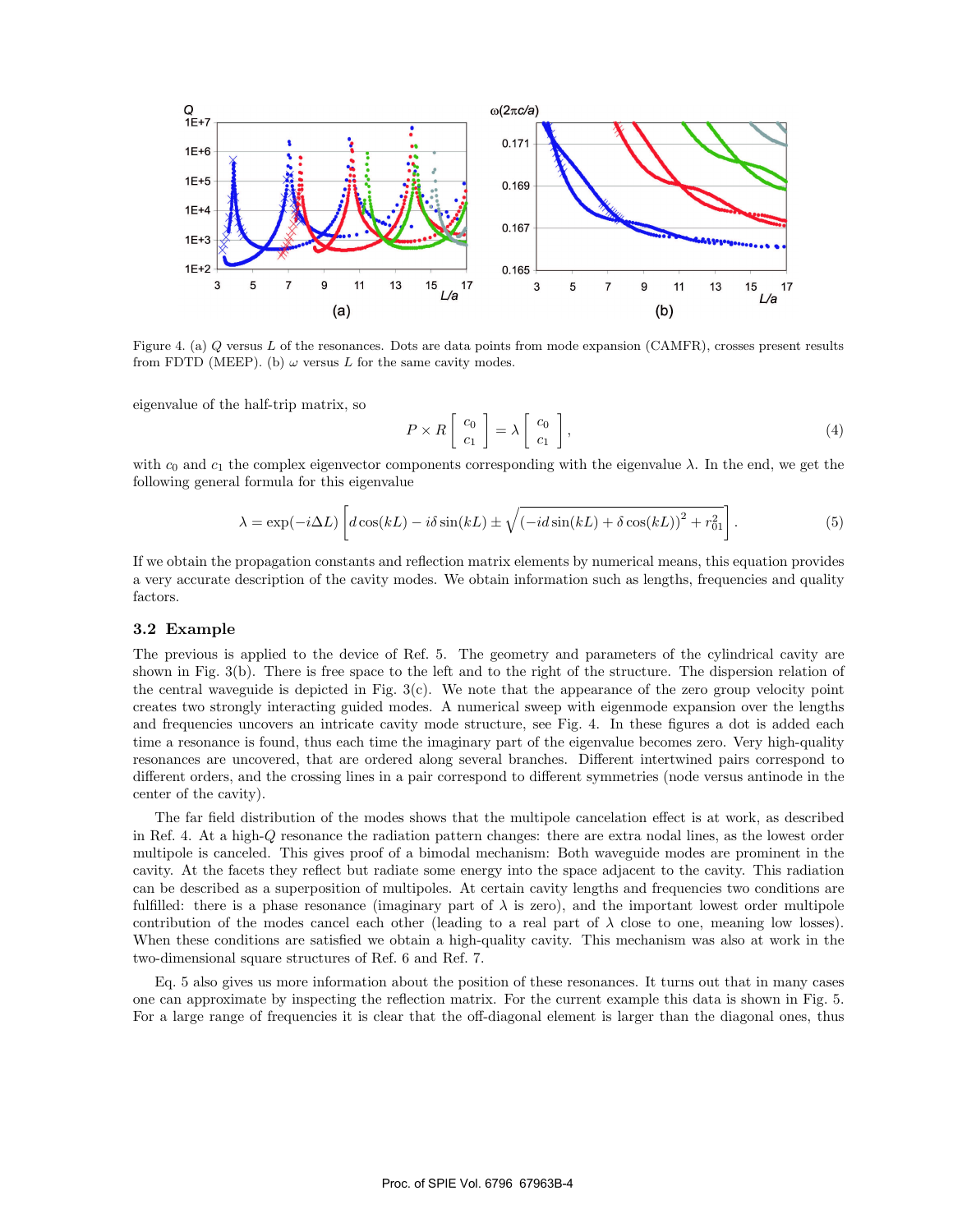

Figure 5. Magnitudes of the reflection matrix elements for the cylindrical structure.

 $|r_{01}| > |r_{00}|, |r_{11}|$  (or  $|r_{01}| > |d|, |\delta|$ ). In that case the magnitude of the eigenvalues (from Eq. 5) is approximated by:

$$
|\lambda|^2 \approx |r_{01}|^2 \pm 2\cos(kL)\text{Re}(r_{01}d^*) \mp 2\sin(kL)\text{Im}(r_{01}\delta^*),\tag{6}
$$

where Re (Im) is the real (imaginary) part, and <sup>∗</sup> means complex conjugate. This expression implies that the magnitude of  $\lambda$  (at constant L) is only a weakly-varying function of the frequency. In function of L (at constant ω) the maxima of  $|\lambda|^2$  are separated by  $\pi/k$  or 3.4a. Note that in this example k corresponds with the zero  $v_g$ -point. This indicates that the quality factor extrema for different orders should happen around this length scale, this is clearly visible in Fig. 4(a). A similar approximation is possible to discuss the phase of the eigenvalue. In this way one gains insight into the trends of Fig. 4(b).

We have examined this mechanism in other settings. For example when both modes have a positive group velocity, or in a plasmonic waveguide. The portraits, as in Fig. 4, have different trends, which are explained by different propagation constants and reflection matrices. However, the mechanism of multipole or mode cancelation remains the same, and it is accurately described by the previous methods. For a description of these examples we refer to Ref. 8.

#### **4. NONLINEAR CAVITIES**

An example of a photonic crystal structure where two cavities are interacting through a connecting waveguide is shown in Fig. 6(b). It is well known that the cascading of resonators gives rise to new filter functions. However, the case of coupled *nonlinear* cavities is less studied.<sup>9</sup>

In the current device we explore the situation when the input powers into the waveguide from both sides are equal. In the linear case this will always give equal output powers to the left and to the right. In the nonlinear case, however, this symmetric solution can become unstable, and a symmetry breaking instability ensues. This effect arises because of nonlinear feedback effects between the resonators. For the asymmetric case there are two corresponding solutions: more power exits to the right than to the left, and vice versa. It turns out one can switch between these states by employing pulses. Thus, one obtains a flip-flop behavior.

#### **4.1 Coupled-mode theory**

The numerical simulations agree very well with the coupled-mode theory. Furthermore, this theory allows for a very efficient exploration of the parameter space, even in the time-domain. In addition, it provides for an elegant description of the effect. A sketch of the amplitudes relevant for this theory is shown in Fig. 6(a). The structure is described by:<sup>9</sup>

$$
\frac{da_j}{dt} = \left[ i(\omega_0 + \delta \omega_j) - \frac{1}{\tau} \right] a_j + df_j + db_{j+1},\tag{7}
$$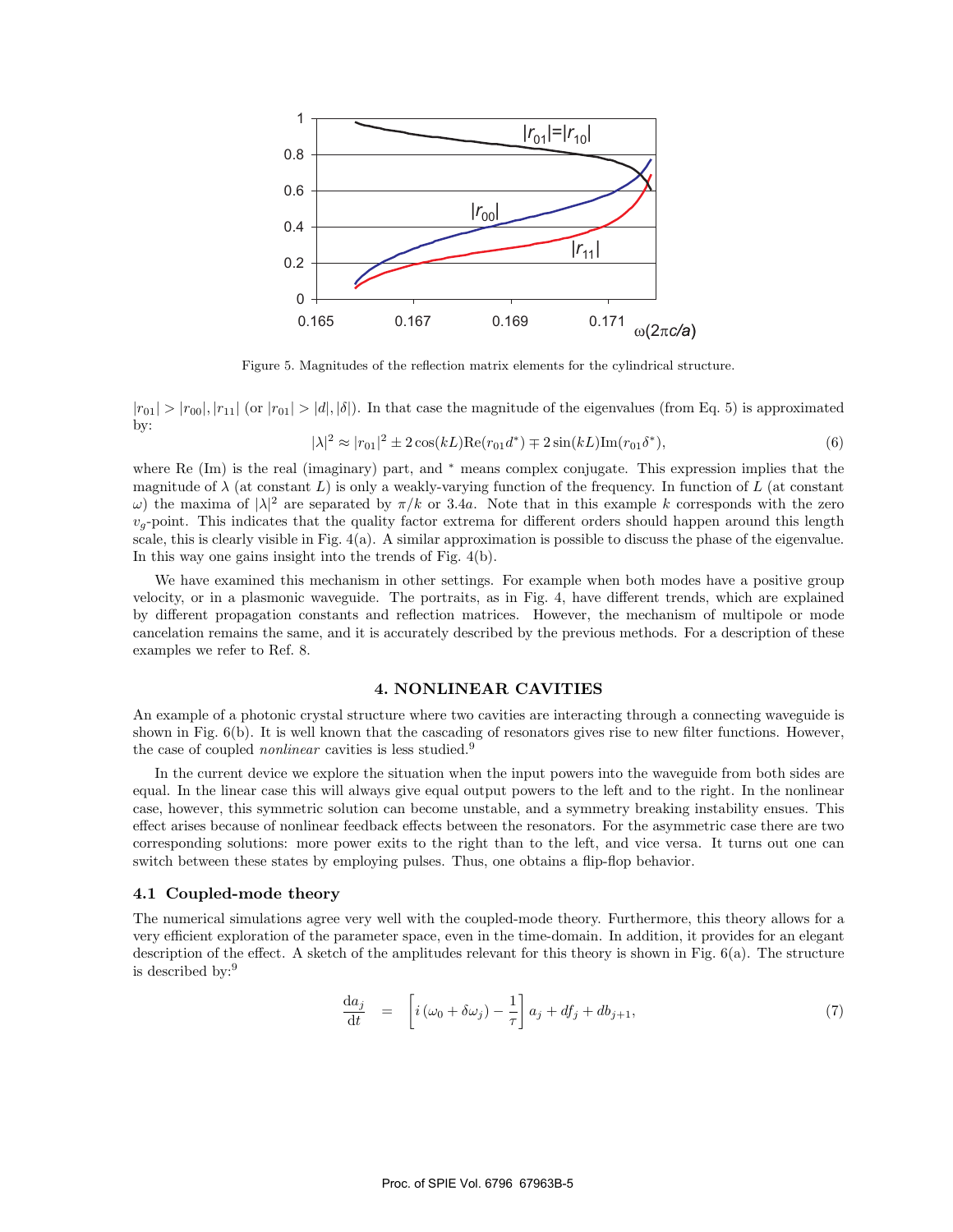

Figure 6. (a) Schematic of the coupled cavity structure. (b) The photonic crystal device, with 4 periods in between the switches. An electric field distribution is superimposed to illustrate the defect modes.

$$
b_j = \exp(i\phi)f_j + da_j,\tag{8}
$$

$$
f_{j+1} = \exp(i\phi)b_{j+1} + da_j,
$$
\n(9)

for  $j = 1, 2$ . Here  $d = i \exp(i \phi/2) / \sqrt{\tau}$ , where  $\phi$  represents the phase that depends on the waveguide length and the photonic crystal reflection properties. The nonlinear frequency shift is  $\delta \omega_j = -|a_j|^2/(P_0\tau^2)$ , with  $P_0$ <br>the inharmontarities positives power. If the country  $\frac{10}{2}$  is the contribution is the country mode the 'characteristic nonlinear power' of the cavity.<sup>10</sup> In these equations  $|a_j|^2$  is the energy in the cavity mode.<br> $|f|^2$  (reg.  $|h|^2$ ) represents the newes floring in the (single mode) represented in the forward (reg.  $|f_j|^2$  (resp.  $|b_j|^2$ ) represents the power flowing in the (single-mode) waveguide in the forward (resp. backward) direction. Thus,  $|f_1|^2 \equiv P_{in}^L$  (resp.  $|b_3|^2 \equiv P_{in}^R$ ) is the input power from the left (resp. right), and  $|b_1|^2 \equiv P_{out}^L$ <br>(resp.  $|f_3|^2 \equiv P_{out}^R$ ) is the output power to the left (resp. right).

We assume  $f_1 = b_3$ , thus equal input power (and phase) from both sides. After some manipulation of the coupled mode equations we get: $11$ 

$$
(A - B) [(A2 + AB + B2) + 2\Delta'(A + B) + \Delta'^{2} + 1/4] = 0,
$$
\n(10)

with dimensionless cavity energies  $A = \alpha |a_1|^2$  and  $B = \alpha |a_2|^2$ , where  $\alpha = -1/(P_0\tau)$ . Furthermore, the detuning  $\Delta' = \Delta + \tan(\phi/2)/2$ , with  $\Delta = \tau(\omega_0 - \omega)$ . From Eq. 10 we learn that there is the possibility of an asymmetric solution  $A \neq B$ , apart from the symmetric solution  $A = B$ . The asymmetric solution appears (for certain input powers) if the detuning  $\Delta'$  is chosen correctly, and if the solution is stable. From Eq. 10 it is straightforward to derive a criterion: The asymmetric solution exists if  $|\Delta'| > \sqrt{3}/2$ . Furthermore, stability analysis (not presented here) shows that the symmetric solution destabilizes into the asymmetric solutions.

#### **4.2 Switching**

The appearance of symmetry breaking solutions is shown by rigorous eigenmode calculations and coupled mode theory. Fig. 7 presents the output versus input characteristics in two cases. For some parameters it is possible to obtain zero output in one direction, which provides a high contrast.

The next step is to study how one can switch between the different asymmetric states. It turns out that it is possible to change from one state to the other by applying pulses at the correct input. So one can flip e.g. from the case where the right output power is larger than the left, to the case where the left output is larger.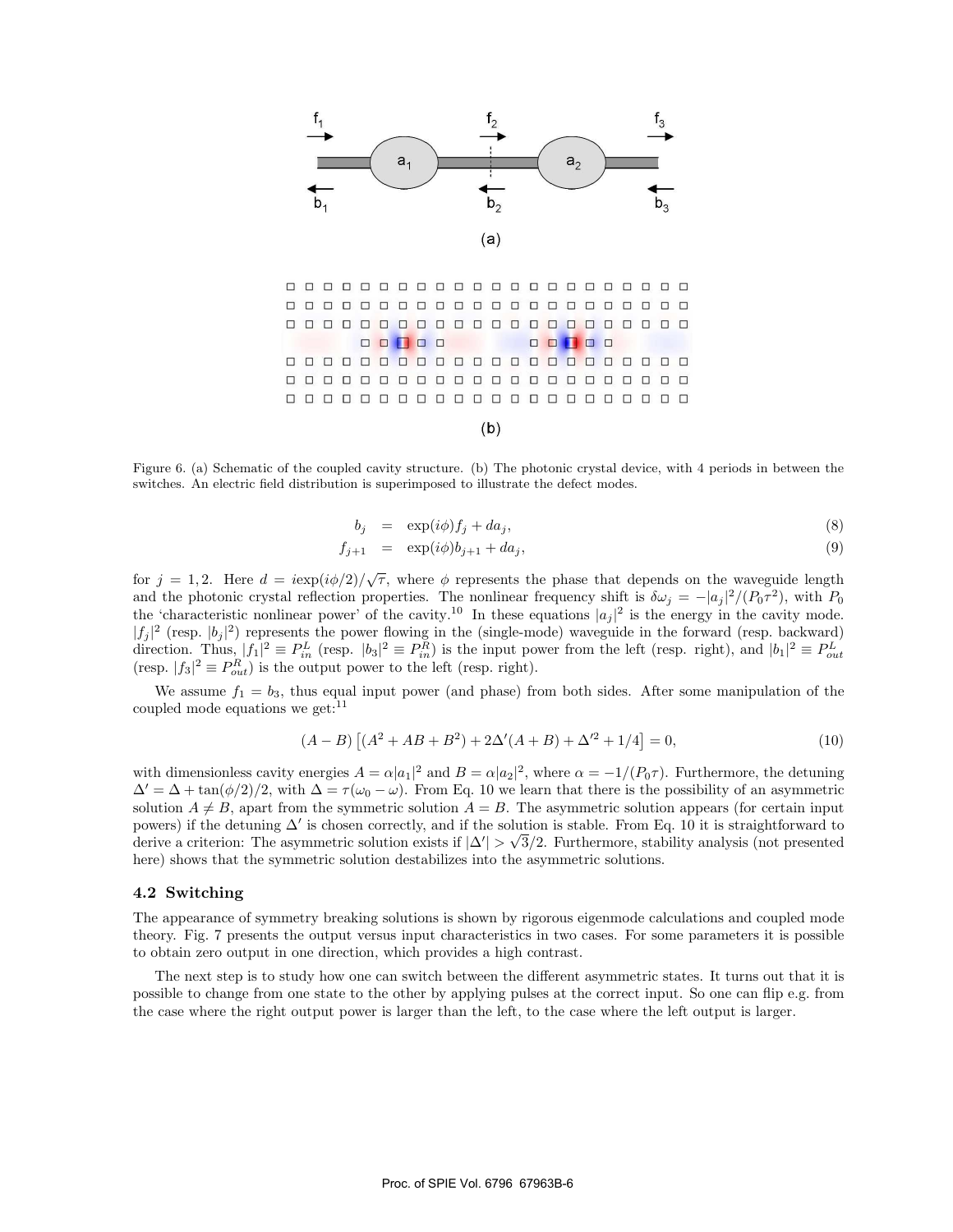

Figure 7. Output power versus input power for (a)  $\Delta = 1.039$ ,  $\phi = 0.570$  and (b)  $\Delta = 2.0$ ,  $\phi = 0.595$ . Stable and unstable states obtained with coupled mode theory are shown with solid and dashed lines, respectively. Dots show rigorous simulation results.



Figure 8. Output powers versus left input power  $P_{in}^L$  at  $\Delta = 1.039$ ,  $\phi = 0.570$  and  $P_{in}^R = 3.125P_0$ . Stable states for  $P_{out}^R$  (resp.  $P_{out}^L$ ) are shown with red (resp. blue) solid lines. Dashed lines indicate u rigorous simulation results for  $P_{out}^R$  (resp.  $P_{out}^L$ ). Labels AB, CD and EF display key states.

This switching can be shown both in the frequency and the time domain. The results for the frequency domain are seen in Fig. 8. Here the input power from the right  $P_{out}^R$  is held constant, while the one from the left  $P_{in}^L$  is varied. Starting from state AB, in the situation where  $P_{out}^R > P_{out}^L$ , we follow the arrow again reach state AB, but now the outputs are flipped. We could also follow the arrows to the left, by decreasing  $\overline{P}_{\mu}^L$ , starting from state AB, again with  $P_{out}^R > \overline{P}_{out}^L$ . Then we reach the left end of the branch, and the solution impose to the state EF, with  $P_{out}^R < P_{out}^L$ . Increasing  $P_{\mu}^L$  brings the system to the system is flipped, one needs to add or remove power at the other side to flip again. This corresponds to changing the left/right labels L and R in Fig. 8.

The coupled mode equations can also be applied to study the time domain behavior. In this way we have confirmed switching in time.<sup>11</sup> In experiments the cavities are not identical. We have checked the case where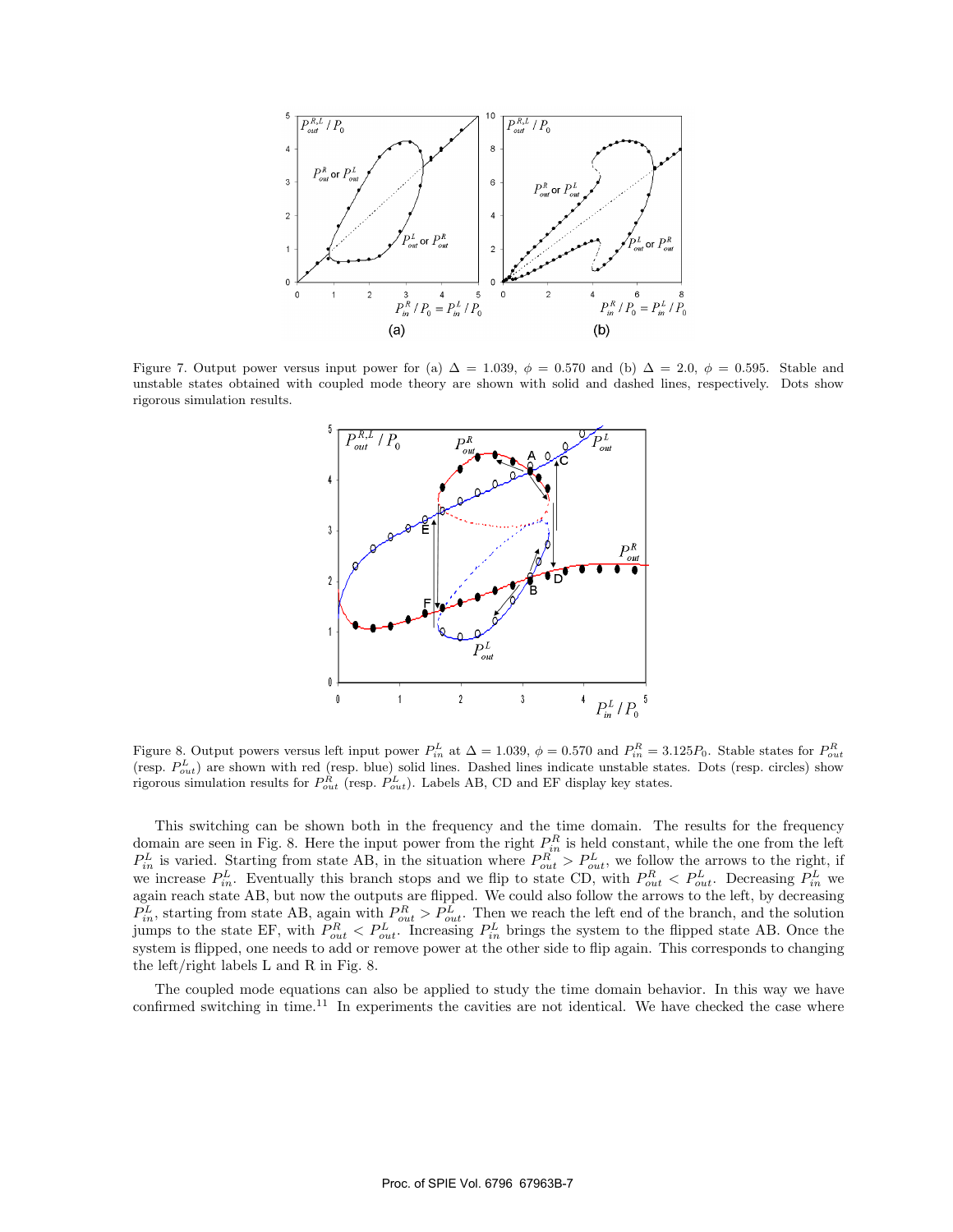the resonance frequencies differ, say one has  $\omega_0^A$  and  $\omega_0^B$ . The solutions are more complex (the states become non-degenerate). However, the functionality remains the same, up until a certain resonance frequency difference. This tolerance depends upon the detuning. With the parameters of Fig. 7(b), a non-optimized value for the tolerance amounts to  $|\omega_0^A - \omega_0^B|/\omega_{avg} < 0.5/Q$ , with  $\omega_{avg} = (\omega_0^A + \omega_0^B)/2$ .

In addition, we examined the case where the cavities are next to the waveguide.<sup>9</sup> instead of in the waveguide. Similar symmetry breaking phenomena appear, and the same methods are applicable.

#### **5. CONCLUSIONS**

We have shown that eigenmode expansion calculations are useful for a wide range of devices. Both the linear and Kerr nonlinear algorithms are reviewed. As a concrete linear example we examine a class of high-quality multimode cavities. Here, the mechanism is interference between two guided modes inside the cavity, leading to mode or multipole cancelation outside of the resonator. For the nonlinear extension we present symmetry breaking phenomena in coupled photonic crystal resonators. The nonlinear feedback effects create opportunities for all-optical flip-flop devices. In both cases the rigorous numerical treatment is confirmed and enhanced by a semi-analytical description.

#### **ACKNOWLEDGMENTS**

BM and PB acknowledge postdoctoral fellowships from the Funds for Scientific Research - Flanders (FWO-Vlaanderen). We acknowledge the Belgian DWTC project IAP-Photon and the NSF MRSEC grant DMR-02- 13282.

#### **REFERENCES**

- 1. P. Bienstman and R. Baets, "Optical modelling of photonic crystals and VCSELs using eigenmode expansion and perfectly matched layers," Opt. Quantum Electron. **33,** 327–341 (2001).
- 2. B. Maes, P. Bienstman, and R. Baets, "Modeling of Kerr nonlinear photonic components with mode expansion," Opt. Quantum Electron. **36,** 15–24 (2004).
- 3. B. Maes, P. Bienstman, and R. Baets, "Modeling second-harmonic generation by use of mode expansion," J. Opt. Soc. Am. B **22,** 1378–1383 (2005).
- 4. S.G. Johnson, S. Fan, A. Mekis, and J.D. Joannopoulos, "Multipole-cancellation mechanism for high-Q cavities in the absence of a complete photonic band gap," Appl. Phys. Lett. **78,** 3388–3390 (2001).
- 5. M. Ibanescu, S.G. Johnson, D. Roundy, Y. Fink, and J.D. Joannopoulos, "Microcavity confinement based on an anomalous zero group-velocity waveguide mode," Opt. Lett. **30,** 552–554 (2005).
- 6. M. Hammer, "Resonant coupling of dielectric optical waveguides via rectangular microcavities: the coupled guided mode perspective," Opt. Comm. **214,** 155–170 (2002).
- 7. M. Hammer, "Total multimode reflection at facets of planar high-contrast optical waveguides," Journ. Lightw. Tech. **20,** 1549–1555 (2002).
- 8. B. Maes, M. Ibanescu, J.D. Joannopoulos, P. Bienstman, and R. Baets, "Microcavities based on multimodal interference," Opt. Exp. **15,** 6268–6278 (2007).
- 9. B. Maes, P. Bienstman, and R. Baets, "Switching in coupled nonlinear photonic-crystal resonators," J. Opt. Soc. Am. B **22,** 1778–1784 (2005).
- 10. M. Soljačić, M. Ibanescu, S.G. Johnson, Y. Fink, and J.D. Joannopoulos, "Optimal bistable switching in nonlinear photonic crystals," Phys. Rev. E **66,** 055601(R) (2002).
- 11. B. Maes, M. Soljačić, J.D. Joannopoulos, P. Bienstman, R. Baets, S.-P. Gorza, and M. Haelterman, "Switching through symmetry breaking in coupled nonlinear micro-cavities," Opt. Exp. **14,** 10678–10683 (2006).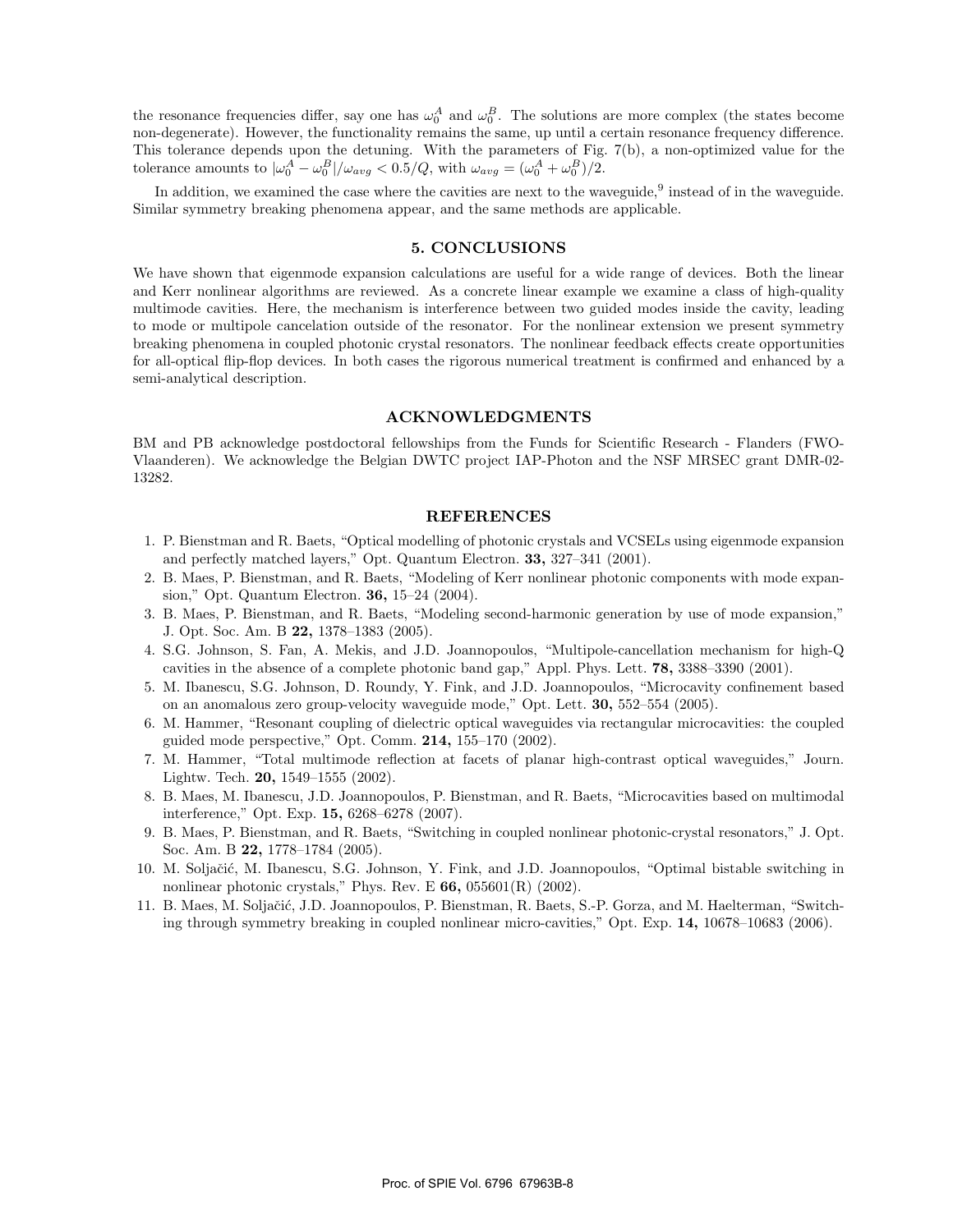# PROCEEDINGS OF SPIE

# *Photonics North 2007*

## **John Armitage**  *Editor*

**4–7 June 2007 Ottawa, Ontario, Canada** 

*Organized by* Canadian Photonics Consortium (Canada) Ottawa Photonics Cluster (Canada) Quebec Photonic Network (Canada) Carleton University (Canada) University of Ottawa (Canada)

*Sponsored by* Oz Optics Ltd. (Canada) Ontario Centres of Excellence (Canada)

*Cosponsored by* Optoelectronics Industry Development Association (Canada) OPIN—Ontario Photonics Industry Network (Canada)

*Cooperating Organization* SPIE

*Published by*  SPIE

Part One of Two Parts

**Volume 6796** 

Proceedings of SPIE, 0277-786X, v. 6796

SPIE is an international society advancing an interdisciplinary approach to the science and application of light.